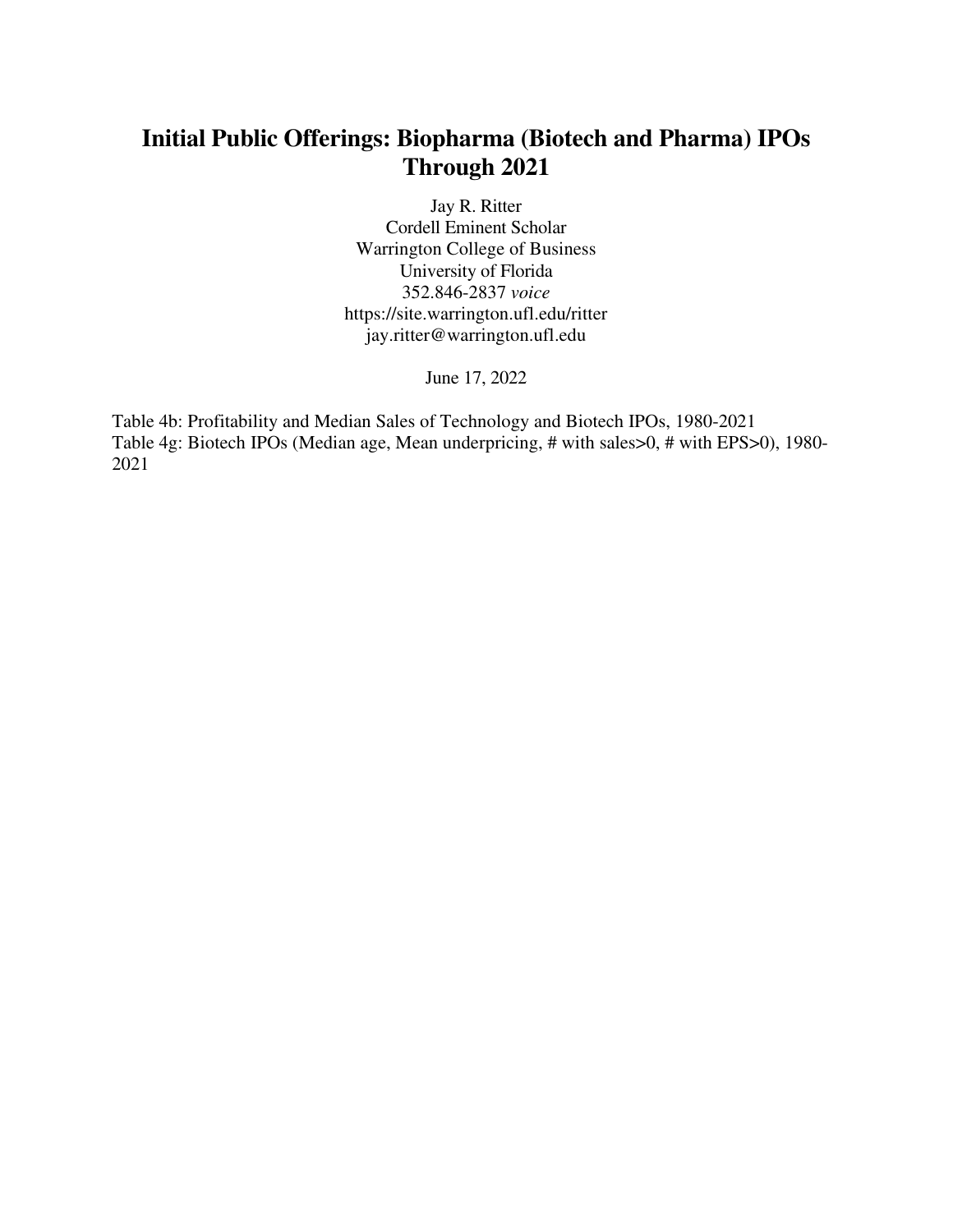## **Table 4b** (updated June 17, 2022)

## **Technology and Biotechnology (Biopharma) Company IPOs, 1980-2021**

There are 3,299 tech and 1,008 biotech IPOs from 1980-2021, after excluding those with an offer price below \$5.00 per share, unit offers, ADRs, closed-end funds, partnerships, acquisition companies, REITs, bank and S&L IPOs, and firms not listed on CRSP. Biotech includes pharmaceutical firms.

Missing and questionable numbers from the SDC new issues database are supplemented by direct inspection of prospectuses on EDGAR, information from Dealogic for IPOs after 1991, Howard and Co.'s *Going Public: The IPO Reporter* from 1980-1985, and the Graeme Howard-Todd Huxster collection of IPO prospectuses for 1975-2006. Tech stocks are defined as internetrelated stocks plus other technology stocks including telecom, but not including biotech. Loughran and Ritter (2004) list the SIC codes in their appendix 3 and sources of founding dates in appendix 1. The definition of technology stocks has been changed from that in Loughran and Ritter (2004 *Financial Management*), with SIC=3559, 3576, and 7389 added to tech. Some 7389 (business services) companies have had their SIC codes changed into non-tech categories, such as consulting and two new SIC codes that I created: 5614 for telemarketing firms and 7388 for non-tech business services such as Sotheby's Auctions. I have also added the S.E.C.'s computer communications equipment code of 3576 for 21 companies, including Cisco Systems.

Biotech is defined as SIC=2830, 2833, 2834, 2835, 2836, and 8731.

Sales are the last twelve months (LTM) revenues as reported in the prospectus. The median sales, in millions, are expressed in dollars of 2014 purchasing power using the CPI. Pro forma numbers are usually used if there have been recent mergers or mergers that coincide with the IPO. The percentage of IPOs that are profitable measures profitability using trailing LTM earnings (usually using after extraordinary items earnings, and usually using pro forma numbers that are computed assuming that any recent or concurrent mergers have already occurred, and the conversion of convertible preferred stock into common stock). In some cases, last fiscal year earnings are used when LTM earnings are unavailable.

(table on the next page)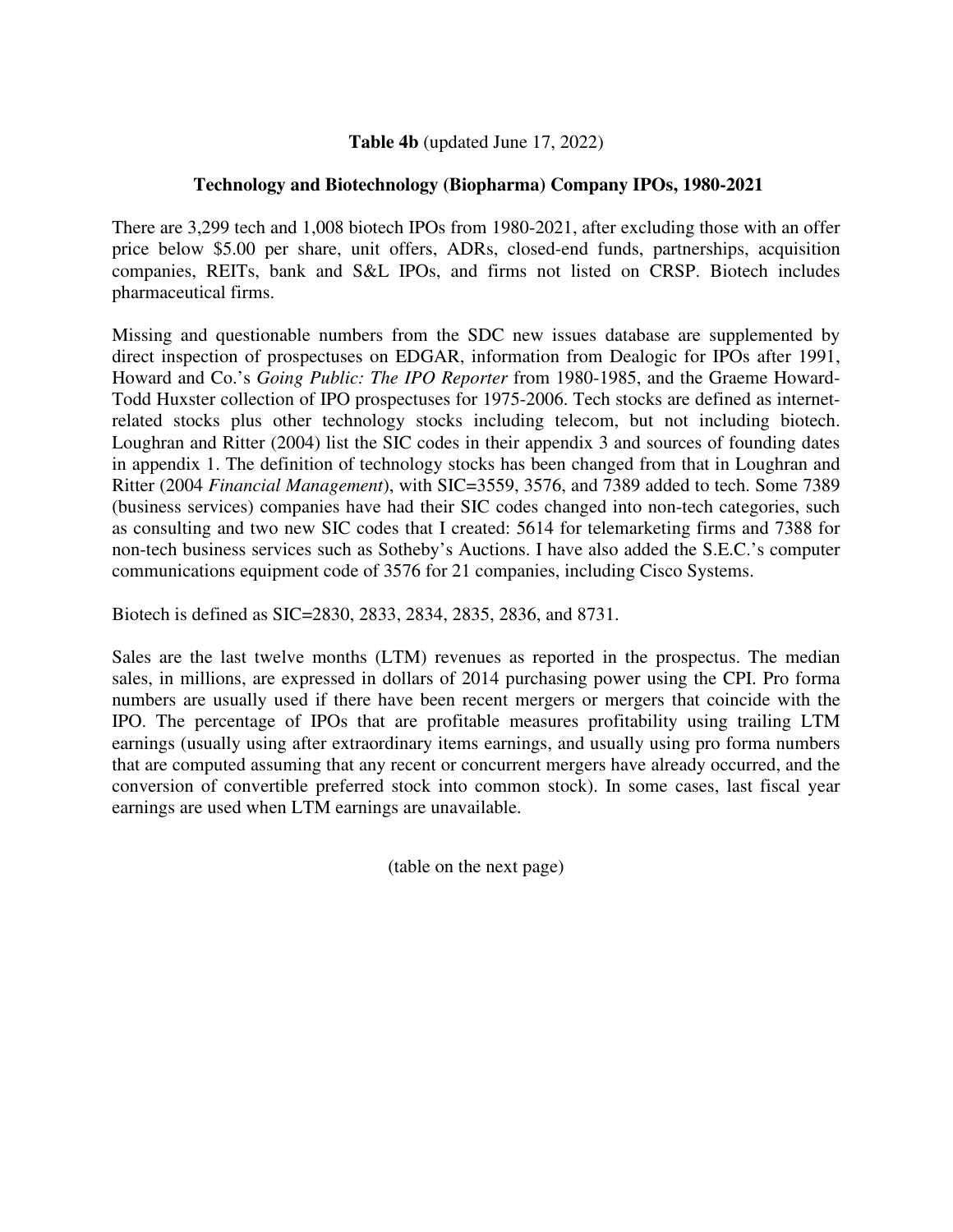|           |       | Number of IPOs           |       |        | % Profitable |        |       | Median sales (\$2014, millions) |       |  |
|-----------|-------|--------------------------|-------|--------|--------------|--------|-------|---------------------------------|-------|--|
| Year      | Tech  | Biotech                  | Other | Tech   | Biotech      | Other  | Tech  | Biotech                         | Other |  |
| 1980      | 22    | 3                        | 46    | 91%    | 67%          | 70%    | 48.8  | 17.1                            | 64.4  |  |
| 1981      | 72    | 10                       | 110   | $88\%$ | 30%          | $85\%$ | 34.8  | 4.1                             | 36.1  |  |
| 1982      | 42    | $\sqrt{2}$               | 33    | $83\%$ | 50%          | 79%    | 26.2  | 3.3                             | 24.9  |  |
| 1983      | 173   | 21                       | 257   | 71%    | 43%          | 86%    | 20.6  | 6.1                             | 73.9  |  |
| 1984      | 50    | $\overline{c}$           | 119   | 80%    | 100%         | 85%    | 22.4  | 113.4                           | 57.9  |  |
| 1985      | 37    | 5                        | 144   | 84%    | 40%          | 87%    | 29.7  | 10.4                            | 88.5  |  |
| 1986      | 77    | 25                       | 291   | 74%    | 32%          | $84\%$ | 27.8  | 9.0                             | 79.2  |  |
| 1987      | 59    | 11                       | 215   | 86%    | 18%          | 85%    | 37.4  | 5.9                             | 92.6  |  |
| 1988      | 28    | $\overline{c}$           | 75    | 79%    | $0\%$        | $85\%$ | 48.5  | 8.2                             | 191.1 |  |
| 1989      | 35    | $\overline{\mathcal{A}}$ | 77    | 77%    | $0\%$        | $82\%$ | 60.9  | 2.2                             | 101.7 |  |
| 1990      | 32    | 4                        | 74    | 94%    | $0\%$        | 87%    | 52.5  | 3.8                             | 107.3 |  |
| 1991      | 71    | 33                       | 182   | 75%    | 15%          | $88\%$ | 60.2  | 5.7                             | 129.1 |  |
| 1992      | 115   | 33                       | 264   | 65%    | 18%          | $80\%$ | 38.0  | 2.2                             | 118.1 |  |
| 1993      | 127   | 28                       | 355   | 74%    | 21%          | 75%    | 44.3  | 2.6                             | 100.7 |  |
| 1994      | 115   | 20                       | 267   | 70%    | 20%          | $80\%$ | 33.6  | 2.6                             | 89.1  |  |
| 1995      | 205   | 22                       | 235   | 71%    | 14%          | 75%    | 33.3  | 4.2                             | 98.9  |  |
| 1996      | 276   | 47                       | 354   | 47%    | 17%          | 73%    | 25.2  | 3.9                             | 82.7  |  |
| 1997      | 174   | 22                       | 278   | $50\%$ | 14%          | $77\%$ | 31.1  | 8.2                             | 93.0  |  |
| 1998      | 113   | 12                       | 156   | 36%    | 42%          | 69%    | 32.0  | 18.9                            | 104.1 |  |
| 1999      | 370   | 11                       | 95    | 14%    | 27%          | 63%    | 17.2  | 16.9                            | 162.9 |  |
| 2000      | 260   | 56                       | 64    | 14%    | $11\%$       | 50%    | 16.6  | 5.5                             | 164.9 |  |
| 2001      | 23    | 6                        | 51    | 30%    | $0\%$        | 66%    | 32.9  | 0.2                             | 475.3 |  |
| 2002      | 20    | 5                        | 41    | 40%    | 40%          | 63%    | 125.8 | 189.7                           | 569.9 |  |
| 2003      | 18    | 8                        | 37    | 39%    | $0\%$        | 76%    | 111.0 | 0.1                             | 519.1 |  |
| 2004      | 61    | 30                       | 82    | 44%    | $7\%$        | $70\%$ | 70.1  | 4.4                             | 250.2 |  |
| 2005      | 45    | 16                       | 98    | $36\%$ | 13%          | 70%    | 83.5  | 15.2                            | 266.3 |  |
| 2006      | 48    | 24                       | 85    | 50%    | $8\%$        | $80\%$ | 67.9  | 4.0                             | 393.3 |  |
| 2007      | 76    | 19                       | 64    | 30%    | $5\%$        | 73%    | 79.8  | 1.6                             | 268.8 |  |
| 2008      | 6     |                          | 14    | $67\%$ | $0\%$        | 57%    | 173.6 | 0.3                             | 223.6 |  |
| 2009      | 14    | 3                        | 24    | 71%    | 67%          | 71%    | 193.1 | 41.7                            | 498.2 |  |
| 2010      | 33    | 11                       | 47    | 64%    | $0\%$        | $70\%$ | 129.0 | 0.0                             | 348.6 |  |
| 2011      | 36    | $\,8\,$                  | 37    | 36%    | $0\%$        | 59%    | 150.1 | 3.3                             | 343.4 |  |
| 2012      | 40    | 10                       | 43    | 43%    | $0\%$        | 77%    | 117.1 | 0.5                             | 353.3 |  |
| 2013      | 45    | 41                       | 72    | $27\%$ | $10\%$       | $58\%$ | 107.5 | 10.9                            | 432.1 |  |
| 2014      | 53    | 74                       | 79    | 17%    | $7\%$        | 57%    | 90.5  | 0.0                             | 271.0 |  |
| 2015      | 38    | 42                       | 38    | 26%    | $0\%$        | 66%    | 130.9 | 0.0                             | 171.3 |  |
| 2016      | 21    | 25                       | 29    | 29%    | 8%           | 59%    | 108.2 | 0.9                             | 645.4 |  |
| 2017      | 30    | 32                       | 44    | 17%    | $0\%$        | 42%    | 181.5 | 0.0                             | 429.5 |  |
| 2018      | 39    | 58                       | 37    | 15%    | $0\%$        | $51\%$ | 169.1 | 0.0                             | 445.7 |  |
| 2019      | 37    | 48                       | 27    | 30%    | $2\%$        | 50%    | 182.8 | 0.0                             | 149.1 |  |
| 2020      | 45    | 77                       | 43    | 19%    | $5\%$        | 47%    | 183.0 | $0.0\,$                         | 246.2 |  |
| 2021      | 118   | 96                       | 97    | 22%    | 3%           | 49%    | 177.8 | 0.0                             | 293.0 |  |
| 2001-21   | 846   | 635                      | 1,090 | 32%    | 5%           | 63%    | 113.7 | 0.0                             | 330.6 |  |
| 1980-2021 | 3,299 | 1,008                    | 4,781 | 47%    | $12\%$       | $75\%$ | 39.1  | 1.6                             | 114.0 |  |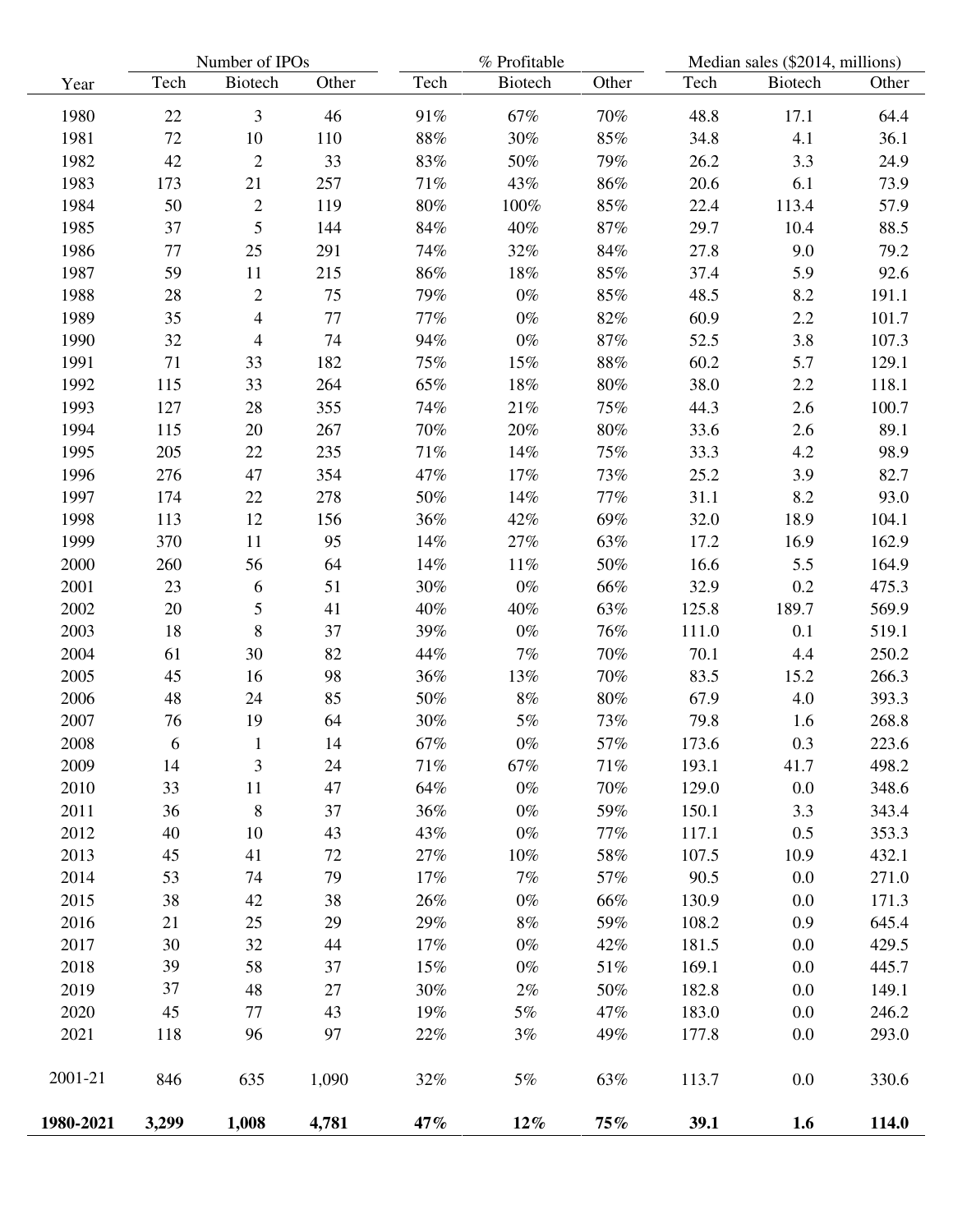**Table 4g** (updated June 17, 2022)

## **Biotechnology (Biopharma) Company IPOs, 1980-2021**

IR is the initial return (underpricing), measured as the equally weighted average of the first-day return from the offer price to close. There are 1,008 biotech IPOs from 1980-2021, after excluding those with an offer price below \$5.00 per share, unit offers, ADRs, closed-end funds, partnerships, special purpose acquisition companies (SPACs), REITs, bank and S&L IPOs, and firms not listed on CRSP. Missing and questionable numbers from the SDC new issues database are supplemented by direct inspection of prospectuses on EDGAR, information from Dealogic for IPOs after 1991, Howard and Co.'s *Going Public: The IPO Reporter* from 1980-1985, and the Graeme Howard-Todd Huxster collection of IPO prospectuses for 1975-2006.

Biotech includes pharmaceutical firms. Biotech is defined as SIC=2830, 2833, 2834, 2835, 2836, and 8731.

Sales are the last twelve months (LTM) revenues as reported in the prospectus. The median sales, in millions, are expressed in dollars of 2014 purchasing power using the CPI. Pro forma numbers are usually used if there have been recent mergers or mergers that coincide with the IPO. The percentage of IPOs that are profitable measures profitability using trailing LTM earnings (usually using after extraordinary items earnings, and usually using pro forma numbers that are computed assuming that any recent or concurrent mergers have already occurred, and the conversion of convertible preferred stock into common stock). In some cases, last fiscal year earnings are used when LTM earnings are unavailable. EPS is earnings per share. Age is the median age in years, defined as the calendar year of the IPO minus the calendar year of founding.

Many of the biotech companies with positive sales have research contracts producing revenue, rather than product sales.

(table on the next page)